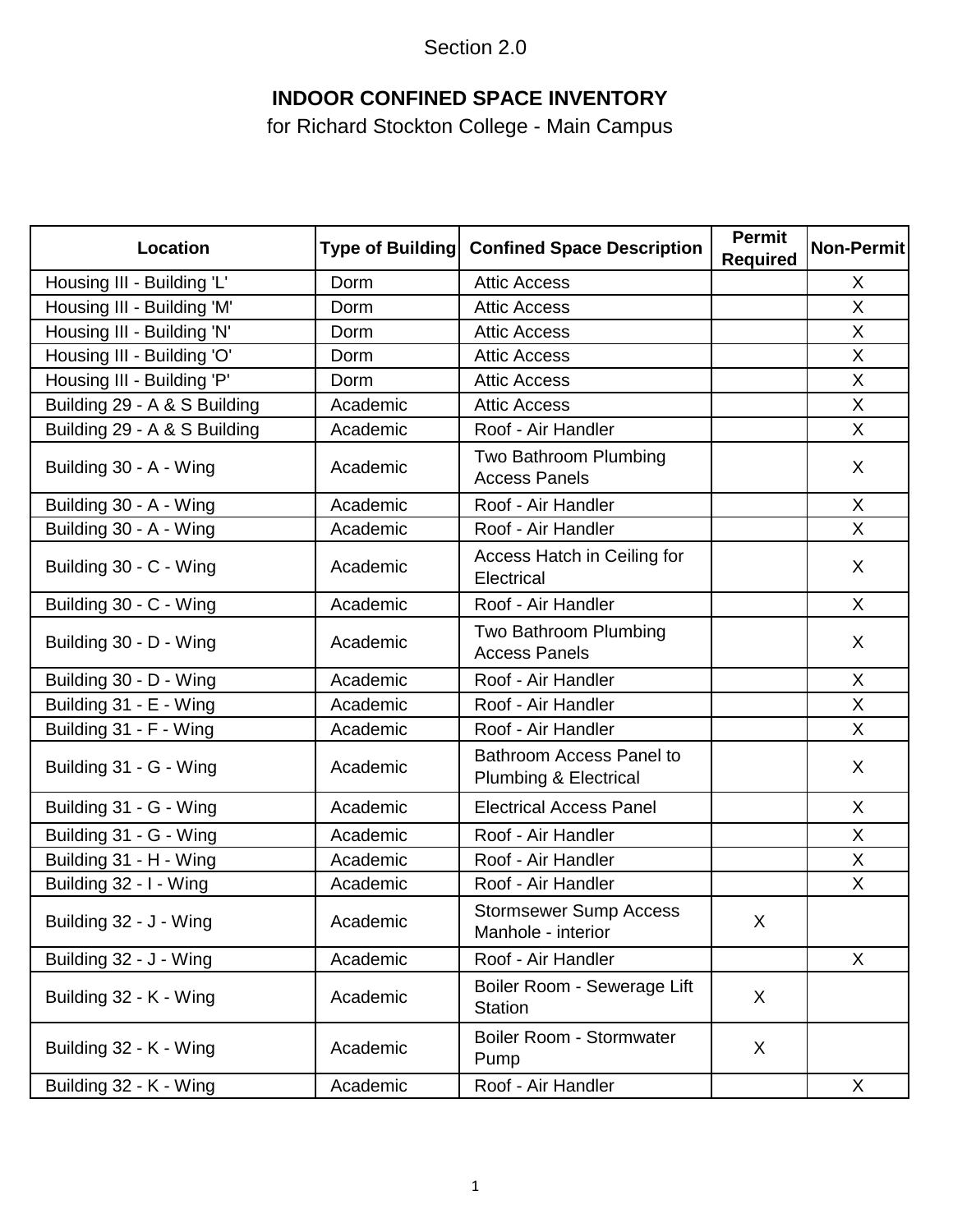| Section 2.0 |  |
|-------------|--|
|-------------|--|

| Location                          | <b>Type of Building</b> | <b>Confined Space Description</b>                      | <b>Permit</b><br><b>Required</b> | Non-Permit   |
|-----------------------------------|-------------------------|--------------------------------------------------------|----------------------------------|--------------|
| Building 32 - L - Wing            | Academic                | Near Ice Machine - crawl<br>space to Sanitary Plumbing | X                                |              |
| Building 32 - L - Wing            | Academic                | Roof - Air Handler                                     |                                  | X            |
| Building 32 - M - Wing            | Academic                | Roof - Air Handler                                     |                                  | X            |
| Building 33 - N - Wing            | Academic                | Roof - Air Handler                                     |                                  | X            |
| Building 34 - West Quad           | Common /<br>Academic    | <b>Access Panel to Water</b><br>Fountain               |                                  | X            |
| Building 34 - West Quad           | Common /<br>Academic    | <b>Stormsewer Pump Access</b>                          | $\sf X$                          |              |
| Building 34 - West Quad           | Common /<br>Academic    | Roof - Air Handler                                     |                                  | X            |
| Building 41 - Sport Center        | Common                  | Men's Lockeroom Access<br>Panel for Plumbing           |                                  | X            |
| Building 41 - Sport Center        | Common                  | Roof - Air Handler                                     |                                  | X            |
| Building 42 - Gateway Bldg.       | Common                  | Roof - Air Handler                                     |                                  | X            |
| Building 50 - Campus Center       | Common                  | <b>Backwater Valve Manholes</b>                        | X                                |              |
| Building 50 - Campus Center       | Common                  | Roof - Air Handler                                     |                                  | X            |
| Building 51 - Unified Science Ctr | Academic                | <b>Limestone Pit for Sanitary</b><br>Filtration        | X                                |              |
| Building 51 - Unified Science Ctr | Academic                | Roof - Air Handler                                     |                                  | X            |
| Building 70 - Plant Management    | <b>Utility</b>          | Roof - Air Handler                                     |                                  | X            |
| Building 75 - Water Bldg.         | <b>Utility</b>          | Water Building - ladder<br>access to sump pit          |                                  | X            |
| Building 75 - Adj. Water Tank     | <b>Utility</b>          | Water Tank - internal access                           |                                  | X            |
| Building 80                       | Dorm                    | Attic Access via 7ft ladder                            |                                  | $\sf X$      |
| <b>Building 81</b>                | Dorm                    | Attic Access via 7ft ladder                            |                                  | X            |
| <b>Building 82</b>                | Dorm                    | Attic Access via 7ft ladder                            |                                  | X            |
| Building 83                       | Dorm                    | Attic Access via 7ft ladder                            |                                  | X            |
| Building 84                       | Dorm                    | Attic Access via 7ft ladder                            |                                  | X            |
| Building 85                       | Dorm                    | Attic Access via 7ft ladder                            |                                  | X            |
| Building 86                       | Dorm                    | Attic Access via 7ft ladder                            |                                  | X            |
| Building 87                       | Dorm                    | Attic Access via 7ft ladder                            |                                  | X            |
| Building 88                       | Dorm                    | Attic Access via 7ft ladder                            |                                  | $\mathsf{X}$ |
| Building 117 - Lakeside Center    | Common                  | <b>Attic Access</b>                                    |                                  | X            |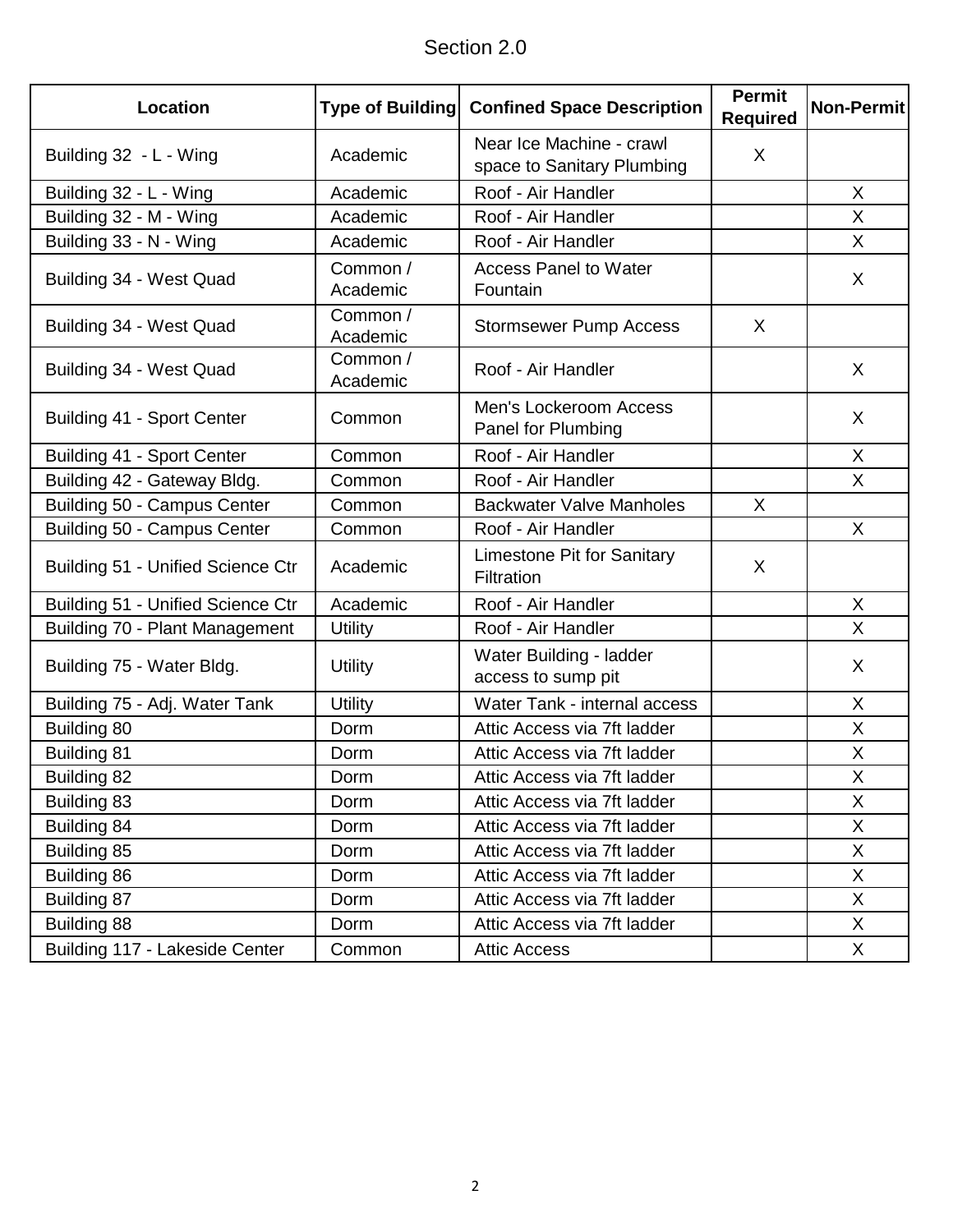### **OUTDOOR CONFINED SPACE INVENTORY**

for Richard Stockton College - Main Campus

| I.D. Number             | <b>Key Map</b> | <b>Description of Confined Space</b> | <b>Permit</b><br><b>Required</b> | <b>Non-Permit</b> |
|-------------------------|----------------|--------------------------------------|----------------------------------|-------------------|
| 1                       | $F-12$         | <b>Electrical Manhole</b>            |                                  |                   |
| $\overline{2}$          | $F-11$         | <b>Electrical Manhole</b>            |                                  |                   |
| 3                       | $F-12$         | <b>Electrical Manhole</b>            |                                  |                   |
| $\overline{\mathbf{4}}$ | $F-11$         | <b>Electrical Manhole</b>            |                                  |                   |
| 5                       | $F-11$         | <b>Electrical Manhole</b>            |                                  |                   |
| 6                       | $F-11$         | <b>Electrical Manhole</b>            |                                  |                   |
| $\overline{7}$          | $F-11$         | <b>Electrical Manhole</b>            |                                  |                   |
| 8                       | $F-11$         | <b>Electrical Manhole</b>            |                                  |                   |
| $\overline{9}$          | $F-11$         | Inlet                                |                                  |                   |
| 10                      | $F-11$         | Inlet                                |                                  |                   |
| 11                      | $F-11$         | Inlet                                |                                  |                   |
| 12                      | $F-11$         | <b>Storm Manhole</b>                 |                                  |                   |
| 13                      | $F-11$         | <b>Storm Manhole</b>                 |                                  |                   |
| 14                      | $F-11$         | Inlet                                |                                  |                   |
| 15                      | $F-11$         | <b>Electrical Manhole</b>            |                                  |                   |
| 16                      | $F-11$         | <b>Electrical Manhole</b>            |                                  |                   |
| 17                      | $F-11$         | Inlet                                |                                  |                   |
| 18                      | $F-11$         | Inlet                                |                                  |                   |
| 19                      | $F-11$         | Inlet                                |                                  |                   |
| 20                      | $E-11$         | Vault                                |                                  |                   |
| 21                      | $F-10$         | $\overline{\mathsf{V}}$ ault         |                                  |                   |
| 22                      | $F-10$         | Inlet                                |                                  |                   |
| 23                      | $G-10$         | Inlet                                |                                  |                   |
| 24                      | $G-10$         | Inlet                                |                                  |                   |
| 25                      | $G-10$         | Inlet                                |                                  |                   |
| 26                      | $G-10$         | Inlet                                |                                  |                   |
| 27                      | $G-10$         | Inlet                                |                                  |                   |
| 28                      | $G-10$         | Inlet                                |                                  |                   |
| 29                      | $G-10$         | <b>Electrical Manhole</b>            |                                  |                   |
| 30                      | $G-9$          | <b>Electrical Manhole</b>            |                                  |                   |
| 31                      | <u>B-8</u>     | <b>Sanitary Sewer Manhole</b>        |                                  |                   |
| 32                      | $C-8$          | <b>Sanitary Sewer Manhole</b>        |                                  |                   |
| 33                      | D-8            | <b>Sanitary Sewer Manhole</b>        |                                  |                   |
| 34                      | $D-8$          | <b>Sanitary Sewer Manhole</b>        |                                  |                   |
| 35                      | $G-8$          | <b>Electrical Manhole</b>            |                                  |                   |
| 36                      | $G-8$          | <b>Electrical Manhole</b>            |                                  |                   |
| 37                      | $G-8$          | <b>Electrical Manhole</b>            |                                  |                   |
| 38                      | $G-8$          | <b>Electrical Manhole</b>            |                                  |                   |
| 39                      | $G-9$          | <b>Electrical Manhole</b>            |                                  |                   |
| 40                      | $G-8$          | <b>Electrical Manhole</b>            |                                  |                   |
| 41                      | $G-8$          | <b>Telephone Manhole</b>             |                                  |                   |
| 42                      | $G-8$          | <b>Telephone Manhole</b>             |                                  |                   |
| 43                      | H-8            | Inlet                                |                                  |                   |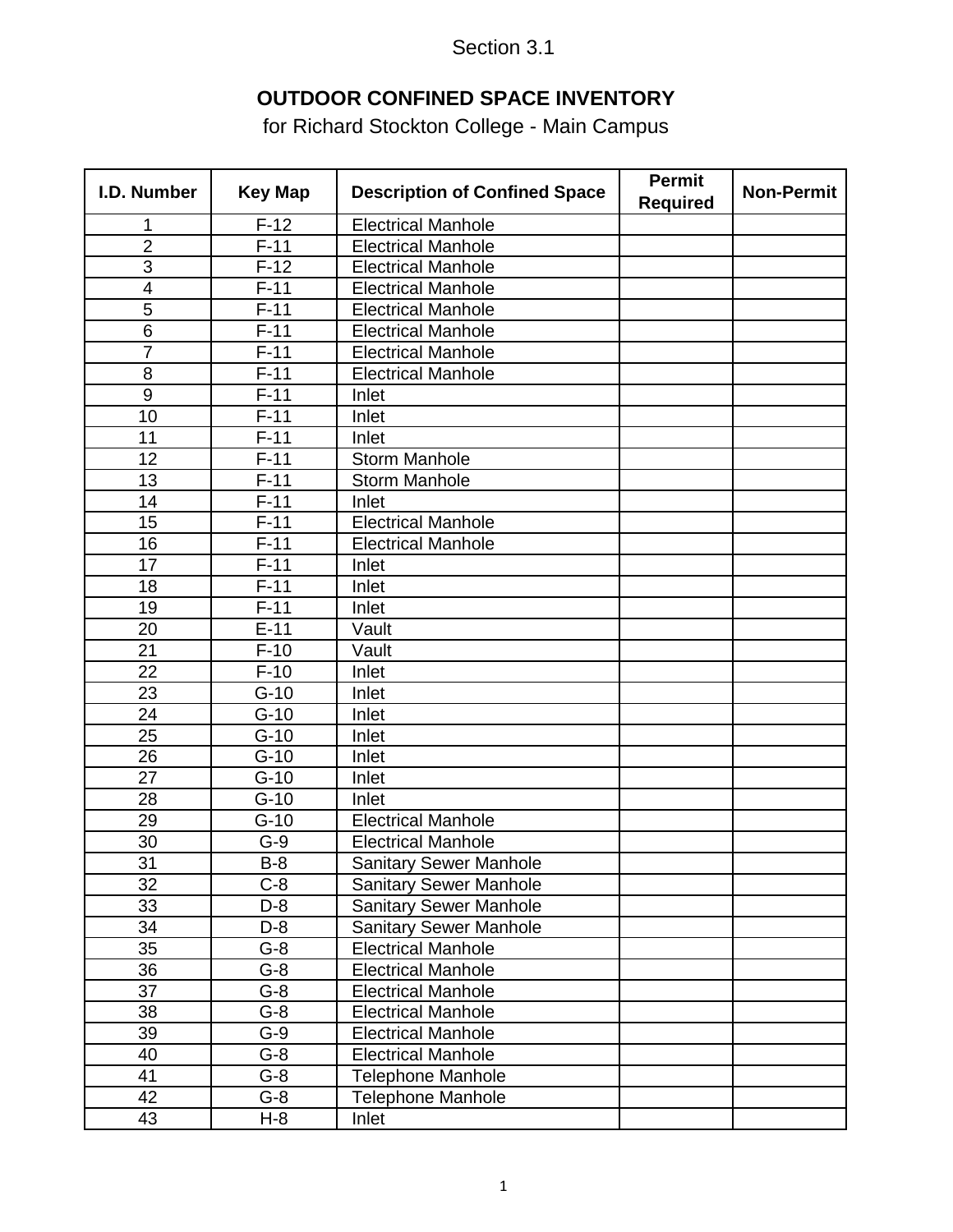| I.D. Number | <b>Key Map</b>   | <b>Description of Confined Space</b> | <b>Permit</b><br><b>Required</b> | <b>Non-Permit</b> |
|-------------|------------------|--------------------------------------|----------------------------------|-------------------|
| 44          | $H-8$            | Inlet                                |                                  |                   |
| 45          | $\overline{H-8}$ | Inlet                                |                                  |                   |
| 46          | $H-8$            | Inlet                                |                                  |                   |
| 47          | $H-8$            | Inlet                                |                                  |                   |
| 48          | $H-8$            | Inlet                                |                                  |                   |
| 49          | $H-8$            | Inlet                                |                                  |                   |
| 50          | $H-8$            | Inlet                                |                                  |                   |
| 51          | $I-8$            | Inlet                                |                                  |                   |
| 52          | $H-8$            | <b>Sanitary Sewer Manhole</b>        |                                  |                   |
| 53          | $H-8$            | <b>Storm Manhole</b>                 |                                  |                   |
| 54          | $H-8$            | <b>Sanitary Sewer Manhole</b>        |                                  |                   |
| 55          | $H-7$            | Vault                                |                                  |                   |
| 56          | $H-7$            | Inlet                                |                                  |                   |
| 57          | $H-7$            | Inlet                                |                                  |                   |
| 58          | $I - 7$          | Inlet                                |                                  |                   |
| 59          | $I-8$            | <b>Sanitary Sewer Manhole</b>        |                                  |                   |
| 60          | $I-8$            | <b>Sanitary Sewer Manhole</b>        |                                  |                   |
| 61          | $I-8$            | <b>Sanitary Sewer Manhole</b>        |                                  |                   |
| 62          | $I-8$            | <b>Electrical Manhole</b>            |                                  |                   |
| 63          | $I-8$            | <b>Electrical Manhole</b>            |                                  |                   |
| 64          | $I-8$            | Inlet                                |                                  |                   |
| 65          | $I-8$            | <b>Electrical Manhole</b>            |                                  |                   |
| 66          | $I-8$            | Inlet                                |                                  |                   |
| 67          | $I-8$            | Inlet                                |                                  |                   |
| 68          | $I-8$            | <b>Electrical Manhole</b>            |                                  |                   |
| 69          | $I-8$            | Inlet                                |                                  |                   |
| 70          | $I-8$            | Inlet                                |                                  |                   |
| 71          | $I-8$            | <b>Electrical Manhole</b>            |                                  |                   |
| 72          | $I-8$            | Inlet                                |                                  |                   |
| 73          | $I-8$            | Inlet                                |                                  |                   |
| 74          | $I-8$            | Inlet                                |                                  |                   |
| 75          | $I-8$            | Inlet                                |                                  |                   |
| 76          | $I-8$            | Inlet                                |                                  |                   |
| 77          | $I-8$            | Manhole                              |                                  |                   |
| 78          | $I-8$            | Inlet                                |                                  |                   |
| 79          | $I-8$            | Inlet                                |                                  |                   |
| 80          | $I-8$            | Inlet                                |                                  |                   |
| 81          | $I-8$            | <b>Storm Manhole</b>                 |                                  |                   |
| 82          | $J-8$            | <b>Storm Manhole</b>                 |                                  |                   |
| 83          | $J-8$            | <b>Storm Manhole</b>                 |                                  |                   |
| 84          | $J-8$            | <b>Storm Manhole</b>                 |                                  |                   |
| 85          | $J-8$            | <b>Storm Manhole</b>                 |                                  |                   |
| 86          | $J-8$            | Inlet                                |                                  |                   |
| 87          | $J-8$            | <b>Storm Manhole</b>                 |                                  |                   |
| 88          | $J-8$            | <b>Storm Manhole</b>                 |                                  |                   |
| 89          | $J-8$            | <b>Storm Manhole</b>                 |                                  |                   |
| 90          | J-8              | Inlet                                |                                  |                   |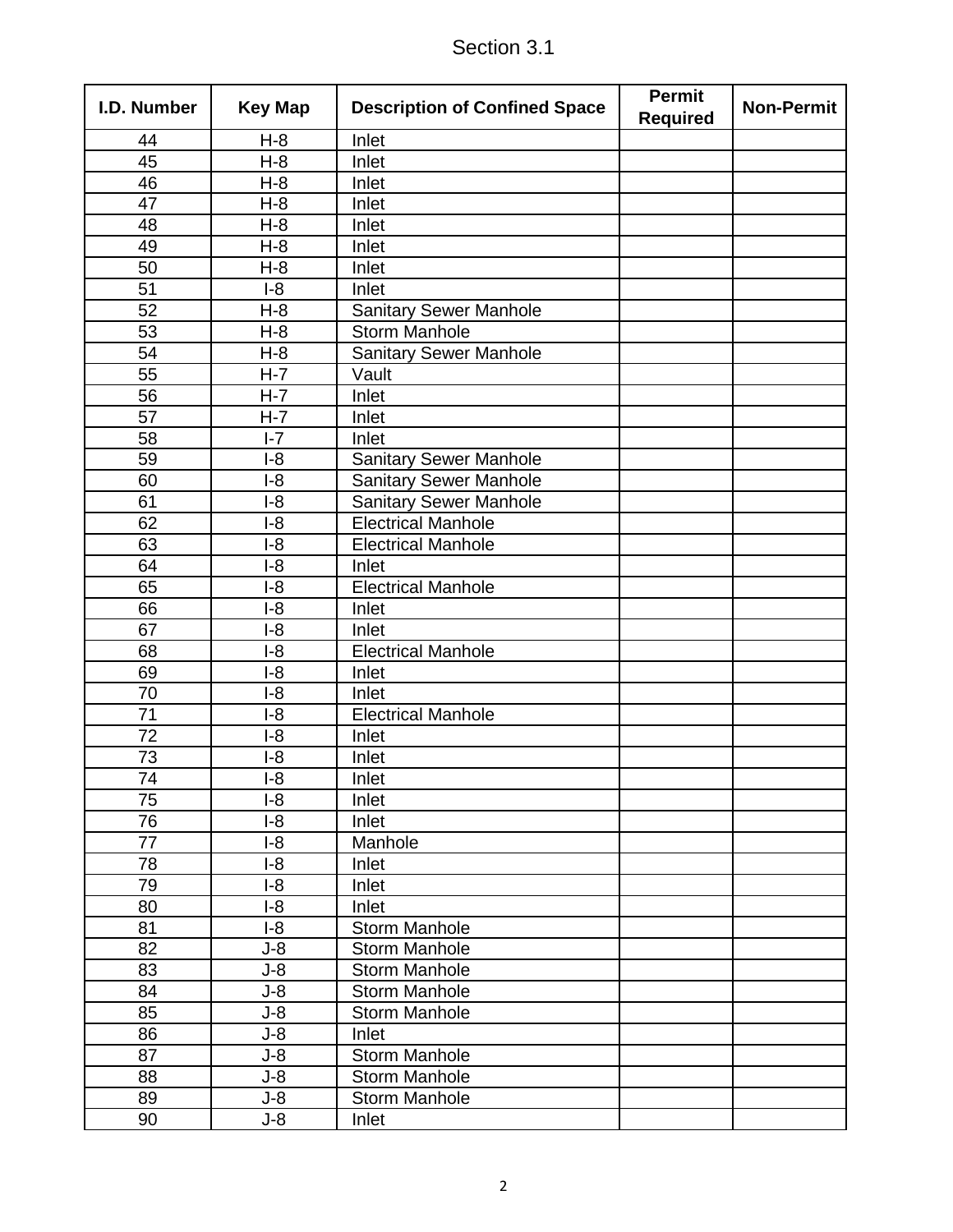| Section 3.1 |
|-------------|
|-------------|

| I.D. Number     | <b>Key Map</b>   | <b>Description of Confined Space</b> | <b>Permit</b><br><b>Required</b> | <b>Non-Permit</b> |
|-----------------|------------------|--------------------------------------|----------------------------------|-------------------|
| 91              | $J-7$            | Inlet                                |                                  |                   |
| $\overline{92}$ | $\overline{1-8}$ | <b>Storm Pump Manhole</b>            |                                  |                   |
| 93              | $I-8$            | <b>Electrical Manhole</b>            |                                  |                   |
| 94              | $I-8$            | San Manhole - Grease Trap            |                                  |                   |
| 95              | $I-8$            | San Manhole - Grease Trap            |                                  |                   |
| 96              | $I-8$            | Inlet                                |                                  |                   |
| 97              | $I-8$            | <b>Electrical Manhole</b>            |                                  |                   |
| 98              | $I-8$            | <b>Electrical Manhole</b>            |                                  |                   |
| 99              | $I-8$            | Inlet                                |                                  |                   |
| 100             | $I-8$            | Inlet                                |                                  |                   |
| 101             | $I-8$            | Inlet                                |                                  |                   |
| 102             | $I-8$            | Inlet                                |                                  |                   |
| 103             | $I-8$            | <b>Electrical Manhole</b>            |                                  |                   |
| 104             | $I-8$            | San Sewer Manhole - Lift Station     |                                  |                   |
| 105             | $I-8$            | <b>Sanitary Sewer Manhole</b>        |                                  |                   |
| 106             | $I-8$            | <b>Electrical Manhole</b>            |                                  |                   |
| 107             | $I-8$            | <b>Electrical Manhole</b>            |                                  |                   |
| 108             | $I-8$            | <b>Telephone Manhole</b>             |                                  |                   |
| 109             | $I-8$            | <b>Telephone Manhole</b>             |                                  |                   |
| 110             | $I-8$            | <b>Electrical Manhole</b>            |                                  |                   |
| 111             | $I-8$            | <b>Electrical Manhole</b>            |                                  |                   |
| 112             | $I-8$            | <b>Sanitary Sewer Manhole</b>        |                                  |                   |
| 113             | $I-8$            | Inlet                                |                                  |                   |
| 114             | $I-8$            | Inlet                                |                                  |                   |
| 115             | $I - 7$          | Inlet                                |                                  |                   |
| 116             | $J-8$            | Inlet                                |                                  |                   |
| 117             | $J-8$            | Inlet                                |                                  |                   |
| 118             | $J-8$            | Inlet                                |                                  |                   |
| 119             | $J-8$            | Inlet                                |                                  |                   |
| 121             | $J-8$            | <b>Storm Manhole</b>                 |                                  |                   |
| 122             | K-8              | <b>Storm Manhole</b>                 |                                  |                   |
| 123             | K-8              | <b>Storm Manhole</b>                 |                                  |                   |
| 124             | $K-7$            | <b>Storm Manhole</b>                 |                                  |                   |
| 125             | $J-8$            | Manhole                              |                                  |                   |
| 126             | $L-9$            | <b>Sanitary Sewer Manhole</b>        |                                  |                   |
| 127             | $L-9$            | <b>Sanitary Sewer Manhole</b>        |                                  |                   |
| 128             | $L-9$            | <b>Sanitary Sewer Manhole</b>        |                                  |                   |
| 129             | $L-9$            | <b>Telephone Manhole</b>             |                                  |                   |
| 130             | $L-9$            | <b>Telephone Manhole</b>             |                                  |                   |
| 131             | $L-9$            | <b>Electrical Manhole</b>            |                                  |                   |
| 132             | $L-9$            | <b>Electrical Manhole</b>            |                                  |                   |
| 133             | $L-9$            | <b>Electrical Manhole</b>            |                                  |                   |
| 134             | $L-9$            | <b>Electrical Manhole</b>            |                                  |                   |
| 135             | $L-8$            | <b>Sanitary Sewer Manhole</b>        |                                  |                   |
| 136             | M-9              | <b>Sanitary Sewer Manhole</b>        |                                  |                   |
| 137             | $L-9$            | <b>Storm Manhole</b>                 |                                  |                   |
| 138             | $L-9$            | <b>Electrical Manhole</b>            |                                  |                   |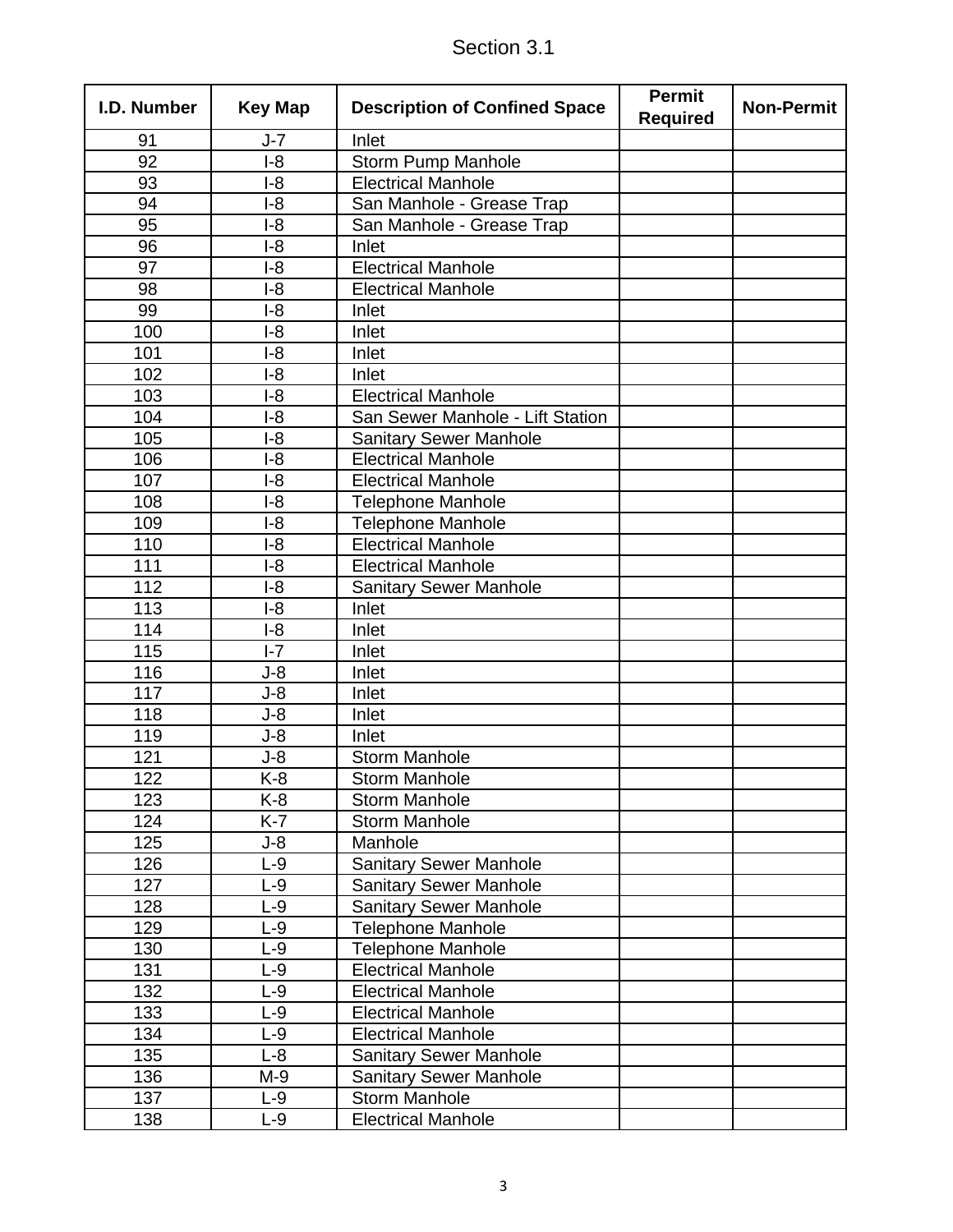| I.D. Number | <b>Key Map</b>     | <b>Description of Confined Space</b> | <b>Permit</b><br><b>Required</b> | <b>Non-Permit</b> |
|-------------|--------------------|--------------------------------------|----------------------------------|-------------------|
| 139         | $L-9$              | <b>Sanitary Sewer Manhole</b>        |                                  |                   |
| 140         | $L-9$              | Inlet                                |                                  |                   |
| 141         | $L-9$              | Inlet                                |                                  |                   |
| 143         | $H-7$              | <b>Sanitary Sewer Manhole</b>        |                                  |                   |
| 144         | $H - 7$            | <b>Sanitary Sewer Manhole</b>        |                                  |                   |
| 145         | $H-7$              | <b>Sanitary Sewer Manhole</b>        |                                  |                   |
| 146         | $H-7$              | <b>Sanitary Sewer Manhole</b>        |                                  |                   |
| 147         | $I - 7$            | <b>Sanitary Sewer Manhole</b>        |                                  |                   |
| 148         | $I - 7$            | <b>Sanitary Sewer Manhole</b>        |                                  |                   |
| 149         | $I - 7$            | <b>Sanitary Sewer Manhole</b>        |                                  |                   |
| 150         | $H-7$              | Inlet                                |                                  |                   |
| 151         | $H - 7$            | Inlet                                |                                  |                   |
| 152         | $I - 7$            | Inlet                                |                                  |                   |
| 153         | $H-7$              | <b>Electrical Manhole</b>            |                                  |                   |
| 154         | $I - 7$            | <b>Electrical Manhole</b>            |                                  |                   |
| 155         | $I-6$              | Inlet                                |                                  |                   |
| 156         | $I - 7$            | Inlet                                |                                  |                   |
| 157         | $I-6$              | Inlet                                |                                  |                   |
| 158         | $I - 7$            | Inlet                                |                                  |                   |
| 159         | $I-6$              | Inlet                                |                                  |                   |
| 160         | $I - 7$            | Inlet                                |                                  |                   |
| 161         | $I - 7$            | Inlet                                |                                  |                   |
| 162         | $I - 7$            | <b>Storm Manhole</b>                 |                                  |                   |
| 163         | $I - 7$            | <b>Electrical Manhole</b>            |                                  |                   |
| 164         | $I - 7$            | <b>Telephone Manhole</b>             |                                  |                   |
| 165         | $I - 7$            | <b>Electrical Manhole</b>            |                                  |                   |
| 166         | $I - 7$            | <b>Storm Manhole</b>                 |                                  |                   |
| 167         | $I - 7$            | <b>Storm Manhole</b>                 |                                  |                   |
| 168         | $I - 7$            | Inlet                                |                                  |                   |
| 169         | $I - 7$            | <b>Electrical Manhole</b>            |                                  |                   |
| 170         | $I - 7$            | <b>Electrical Manhole</b>            |                                  |                   |
| 171         | $I - 7$            | <b>Sanitary Sewer Manhole</b>        |                                  |                   |
| 172         | $I - 7$            | Inlet                                |                                  |                   |
| 173         | $J - 7$            | <b>Storm Manhole</b>                 |                                  |                   |
| 174         | $J-7$              | <b>Sanitary Sewer Manhole</b>        |                                  |                   |
| 175         | J-7                | <b>Sanitary Sewer Manhole</b>        |                                  |                   |
| 176         | $J - 7$            | <b>Sanitary Sewer Manhole</b>        |                                  |                   |
| 177         | $J - 7$            | <b>Sanitary Sewer Manhole</b>        |                                  |                   |
| 178         | $J-7$              | <b>Sanitary Sewer Manhole</b>        |                                  |                   |
| 179         | $J - 7$            | <b>Sanitary Sewer Manhole</b>        |                                  |                   |
| 180         | $J - 7$            | <b>Sanitary Sewer Manhole</b>        |                                  |                   |
| 181         | $J - 7$            | <b>Electrial Manhole</b>             |                                  |                   |
| 182         | $J-7$              | <b>Telephone Manhole</b>             |                                  |                   |
| 183         | $J - 7$            | Inlet                                |                                  |                   |
| 184         | $J - 7$            | Telephone Manhole                    |                                  |                   |
| 185         |                    |                                      |                                  |                   |
| 186         | $J - 7$<br>$J - 7$ | <b>Electrial Manhole</b>             |                                  |                   |
|             |                    | Inlet                                |                                  |                   |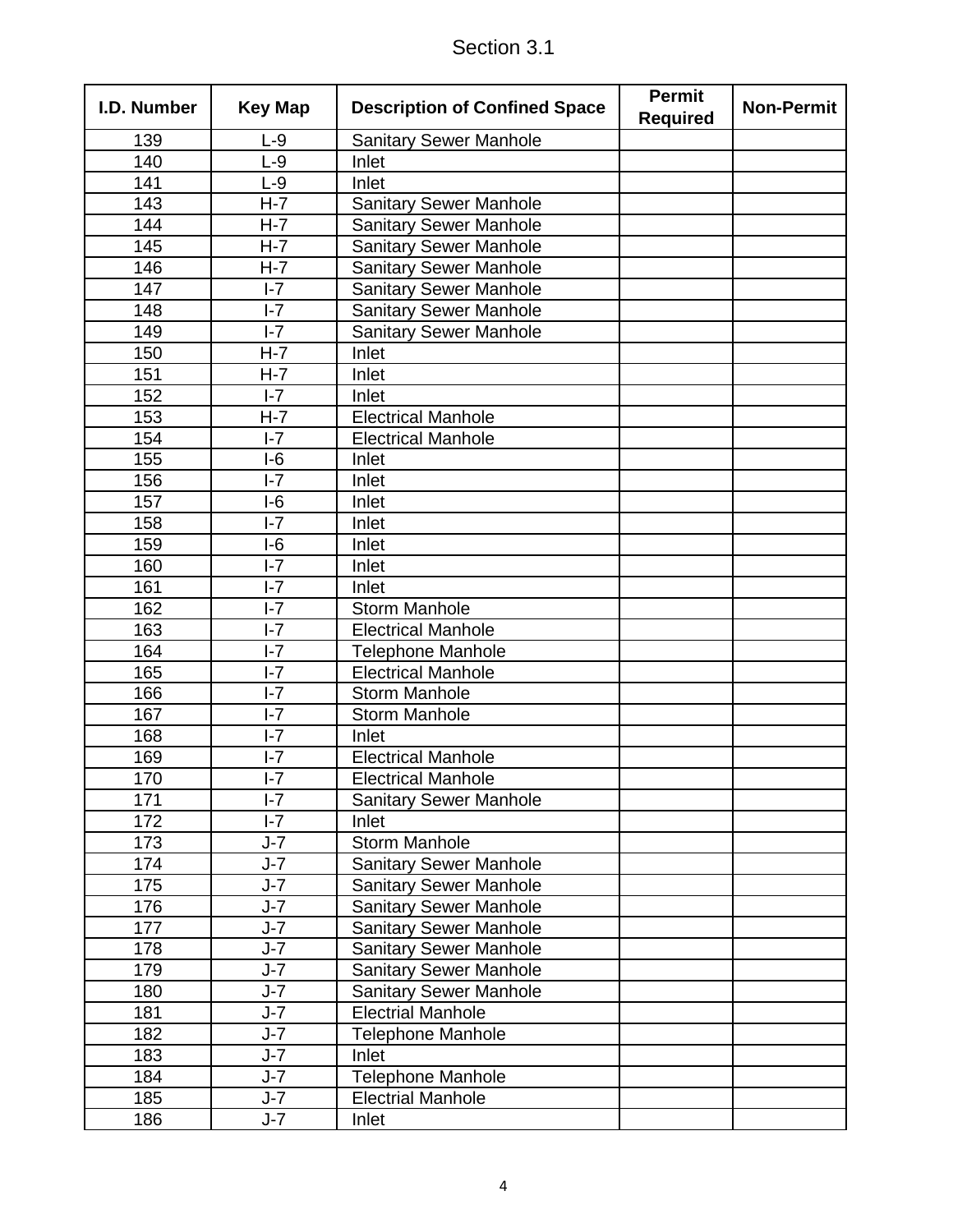| I.D. Number | <b>Key Map</b> | <b>Description of Confined Space</b> | <b>Permit</b><br><b>Required</b> | <b>Non-Permit</b> |
|-------------|----------------|--------------------------------------|----------------------------------|-------------------|
| 187         | J-7            | Inlet                                |                                  |                   |
| 188         | $J - 7$        | <b>Storm Manhole</b>                 |                                  |                   |
| 189         | $J-7$          | <b>Electrial Manhole</b>             |                                  |                   |
| 190         | $J-7$          | <b>Electrial Manhole</b>             |                                  |                   |
| 191         | $J-7$          | Vault                                |                                  |                   |
| 192         | $J - 7$        | <b>Sanitary Sewer Manhole</b>        |                                  |                   |
| 193         | $J-7$          | <b>Sanitary Sewer Manhole</b>        |                                  |                   |
| 194         | $J-7$          | Inlet                                |                                  |                   |
| 195         | $J - 7$        | <b>Electrial Manhole</b>             |                                  |                   |
| 196         | $J-6$          | <b>Electrial Manhole</b>             |                                  |                   |
| 197         | $K-7$          | Inlet                                |                                  |                   |
| 198         | $K-7$          | Inlet                                |                                  |                   |
| 199         | $K-7$          | Inlet                                |                                  |                   |
| 200         | $K-7$          | Inlet                                |                                  |                   |
| 201         | $K-7$          | Inlet                                |                                  |                   |
| 202         | $K-7$          | Inlet                                |                                  |                   |
| 203         | $K-7$          | Inlet                                |                                  |                   |
| 204         | $K-7$          | <b>Storm Manhole</b>                 |                                  |                   |
| 205         | $K-7$          | <b>Storm Manhole</b>                 |                                  |                   |
| 206         | $K-7$          | <b>Storm Manhole</b>                 |                                  |                   |
| 207         | $K-7$          | Inlet                                |                                  |                   |
| 208         | $K-7$          | <b>Sanitary Sewer Manhole</b>        |                                  |                   |
| 209         | $K-7$          | <b>Electrial Manhole</b>             |                                  |                   |
| 210         | $K-7$          | <b>Storm Manhole</b>                 |                                  |                   |
| 211         | $K-7$          | <b>Storm Manhole</b>                 |                                  |                   |
| 212         | $K-7$          | <b>Storm Manhole</b>                 |                                  |                   |
| 213         | $K-10$         | <b>Sanitary Sewer Manhole</b>        |                                  |                   |
| 214         | $K-10$         | <b>Sanitary Sewer Manhole</b>        |                                  |                   |
| 215         | $K-10$         | <b>Sanitary Sewer Manhole</b>        |                                  |                   |
| 216         | $K-10$         | <b>Sanitary Sewer Manhole</b>        |                                  |                   |
| 217         | $K-10$         | <b>Sanitary Sewer Manhole</b>        |                                  |                   |
| 218         | $K-10$         | <b>Sanitary Sewer Manhole</b>        |                                  |                   |
| 219         | $K-10$         | <b>Sanitary Sewer Manhole</b>        |                                  |                   |
| 220         | $K-10$         | <b>Sanitary Sewer Manhole</b>        |                                  |                   |
| 221         | $K-10$         | <b>Sanitary Sewer Manhole</b>        |                                  |                   |
| 222         | $K-10$         | <b>Sanitary Sewer Manhole</b>        |                                  |                   |
| 223         | $K-10$         | <b>Sanitary Sewer Manhole</b>        |                                  |                   |
| 224         | $K-10$         | <b>Sanitary Sewer Manhole</b>        |                                  |                   |
| 225         | K-9            | <b>Sanitary Sewer Manhole</b>        |                                  |                   |
| 226         | $L-9$          | <b>Sanitary Sewer Manhole</b>        |                                  |                   |
| 227         | $L-9$          | <b>Sanitary Sewer Manhole</b>        |                                  |                   |
| 228         | $L-9$          | <b>Sanitary Sewer Manhole</b>        |                                  |                   |
| 229         | $L-9$          | <b>Sanitary Sewer Manhole</b>        |                                  |                   |
| 230         | L-9            | <b>Sanitary Sewer Manhole</b>        |                                  |                   |
| 231         | $L-9$          | <b>Sanitary Sewer Manhole</b>        |                                  |                   |
| 232         | $L-8$          | <b>Sanitary Sewer Manhole</b>        |                                  |                   |
| 233         | M-9            | <b>Sanitary Sewer Manhole</b>        |                                  |                   |

Section 3.1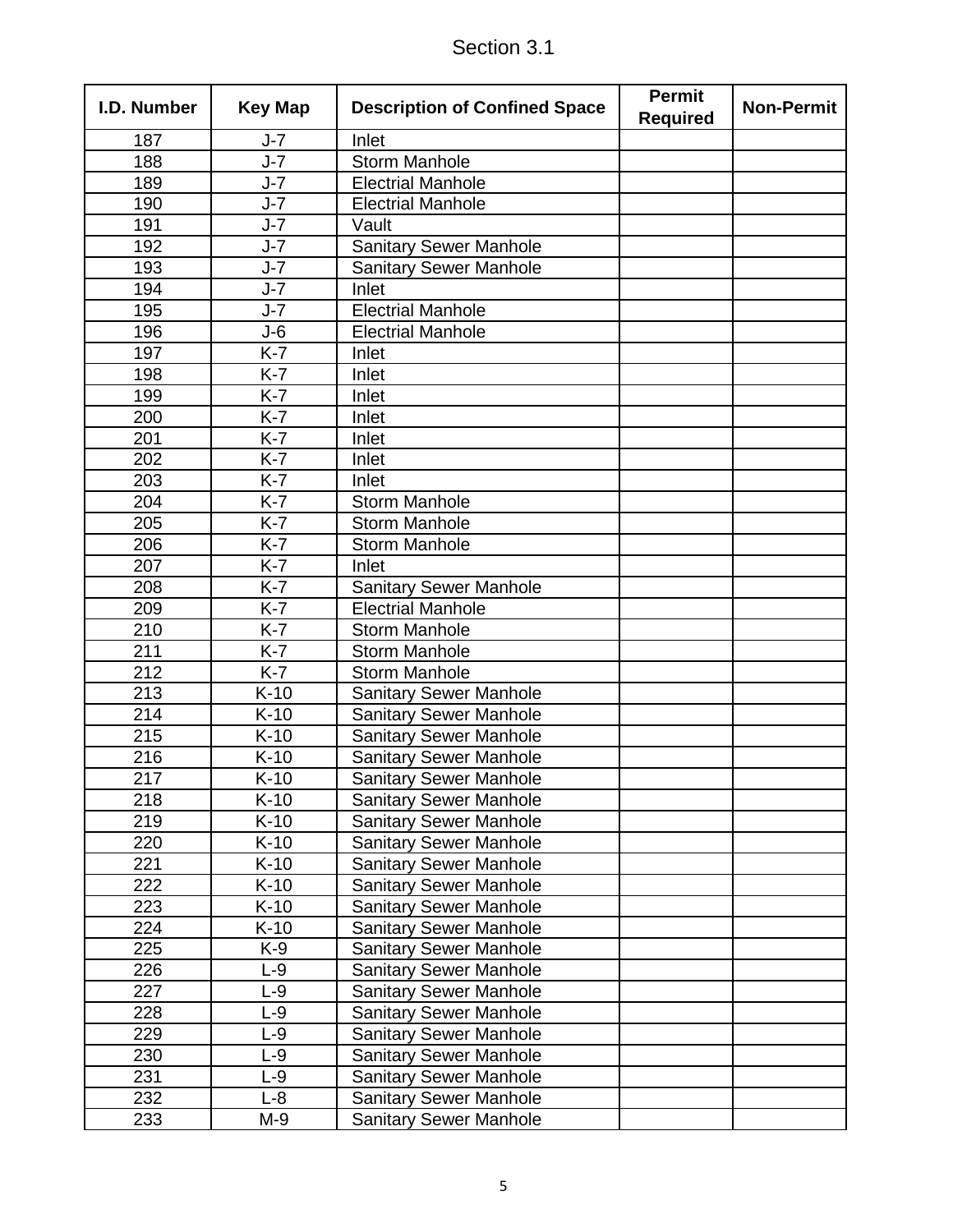|  | Section 3.1 |
|--|-------------|
|  |             |

| I.D. Number | <b>Key Map</b> | <b>Description of Confined Space</b> | <b>Permit</b><br><b>Required</b> | <b>Non-Permit</b> |
|-------------|----------------|--------------------------------------|----------------------------------|-------------------|
| 234         | $M-9$          | <b>Sanitary Sewer Manhole</b>        |                                  |                   |
| 235         | $K-7$          | <b>Sanitary Manhole</b>              |                                  |                   |
| 236         | $K-7$          | <b>Sanitary Sewer Manhole</b>        |                                  |                   |
| 237         | K-6            | <b>Sanitary Sewer Manhole</b>        |                                  |                   |
| 238         | K-6            | <b>Sanitary Sewer Manhole</b>        |                                  |                   |
| 239         | $L-9$          | <b>Sanitary Sewer Manhole</b>        |                                  |                   |
| 240         | $L-9$          | <b>Sanitary Sewer Manhole</b>        |                                  |                   |
| 241         | $L-9$          | <b>Sanitary Sewer Manhole</b>        |                                  |                   |
| 242         | $L-9$          | <b>Sanitary Sewer Manhole</b>        |                                  |                   |
| 243         | $L-9$          | <b>Sanitary Sewer Manhole</b>        |                                  |                   |
| 244         | $L-10$         | <b>Sanitary Sewer Manhole</b>        |                                  |                   |
| 245         | $K-10$         | <b>Sanitary Sewer Manhole</b>        |                                  |                   |
| 246         | $K-10$         | <b>Sanitary Sewer Manhole</b>        |                                  |                   |
| 247         | $K-10$         | <b>Sanitary Sewer Manhole</b>        |                                  |                   |
| 248         | $L-9$          | <b>Sanitary Sewer Manhole</b>        |                                  |                   |
| 249         | $L-10$         | <b>Sanitary Sewer Manhole</b>        |                                  |                   |
| 250         | $L-10$         | <b>Sanitary Sewer Manhole</b>        |                                  |                   |
| 251         | $K-10$         | <b>Electrical Manhole</b>            |                                  |                   |
| 252         | $K-10$         | <b>Electrical Manhole</b>            |                                  |                   |
| 253         | $K-10$         | <b>Telephone Manhole</b>             |                                  |                   |
| 254         | $K-10$         | <b>Telephone Manhole</b>             |                                  |                   |
| 255         | $K-10$         | <b>Electrical Manhole</b>            |                                  |                   |
| 256         | $K-10$         | <b>Storm Manhole</b>                 |                                  |                   |
| 257         | $K-10$         | Inlet                                |                                  |                   |
| 258         | $K-10$         | <b>Electrical Manhole</b>            |                                  |                   |
| 259         | $K-10$         | <b>Storm Manhole</b>                 |                                  |                   |
| 260         | $K-10$         | <b>Storm Manhole</b>                 |                                  |                   |
| 261         | $K-10$         | Inlet                                |                                  |                   |
| 262         | $K-10$         | <b>Electrical Manhole</b>            |                                  |                   |
| 263         | $K-10$         | Inlet                                |                                  |                   |
| 264         | $K-10$         | <b>Telephone Manhole</b>             |                                  |                   |
| 265         | $K-10$         | Inlet                                |                                  |                   |
| 266         | $K-10$         | <b>Telephone Manhole</b>             |                                  |                   |
| 267         | $K-10$         | <b>Electrical Manhole</b>            |                                  |                   |
| 268         | $K-10$         | Inlet                                |                                  |                   |
| 269         | $K-10$         | <b>Storm Manhole</b>                 |                                  |                   |
| 270         | $K-10$         | Inlet                                |                                  |                   |
| 271         | $K-10$         | Inlet                                |                                  |                   |
| 272         | $K-10$         | Inlet                                |                                  |                   |
| 273         | $K-10$         | <b>Telephone Manhole</b>             |                                  |                   |
| 274         | $K-10$         | <b>Telephone Manhole</b>             |                                  |                   |
| 275         | $K-10$         | <b>Electrical Manhole</b>            |                                  |                   |
| 276         | $K-10$         | <b>Electrical Manhole</b>            |                                  |                   |
| 277         | $K-10$         | Inlet                                |                                  |                   |
| 278         | $L-10$         | Inlet                                |                                  |                   |
| 279         | $L-10$         | <b>Storm Manhole</b>                 |                                  |                   |
| 280         | $L-10$         | Inlet                                |                                  |                   |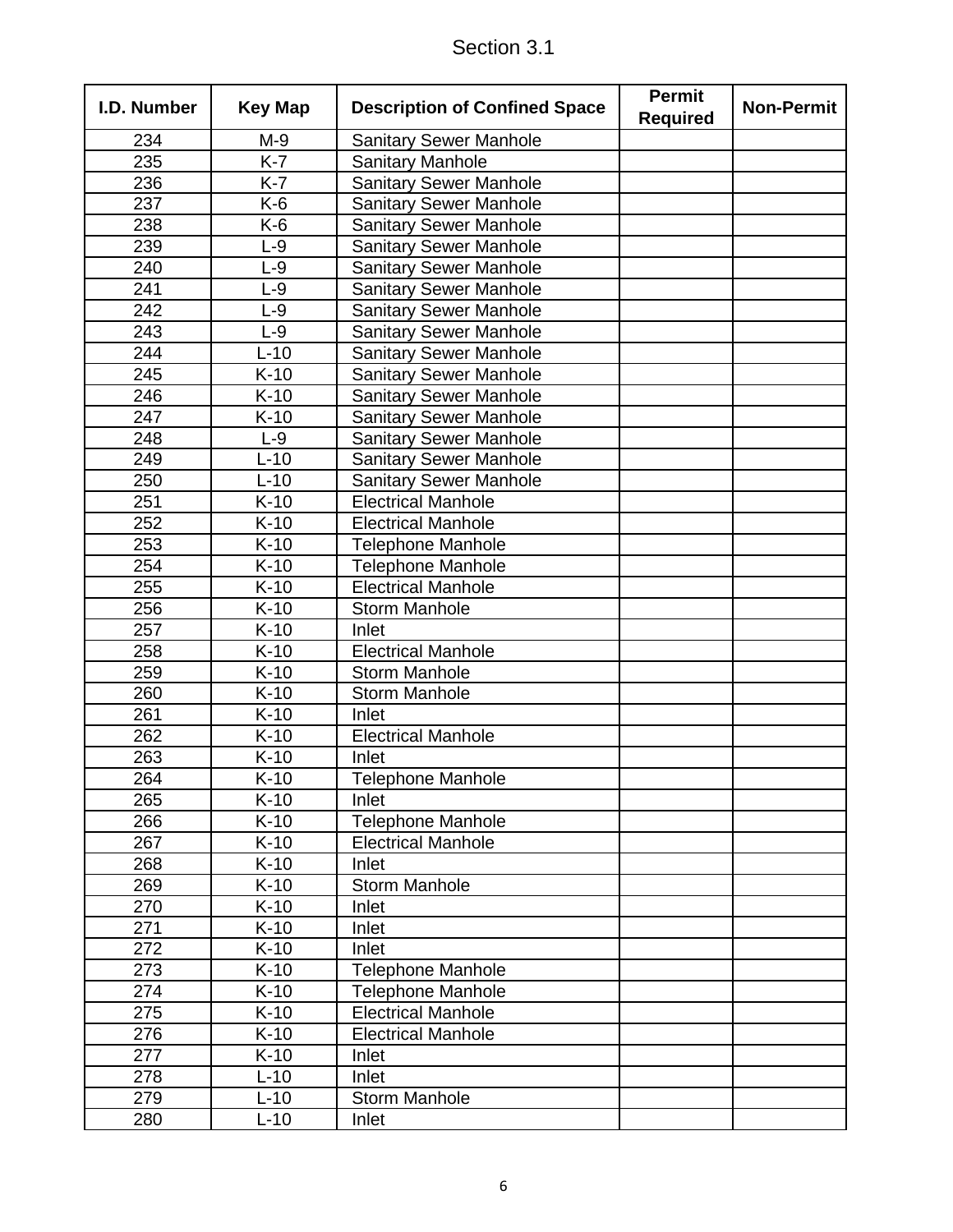| <b>Electrical Manhole</b><br>281<br>$L-9$<br>$\overline{282}$<br>$L-10$<br><b>Electrical Manhole</b><br>283<br>$L-10$<br>Inlet<br>284<br><b>Storm Manhole</b><br>$L-10$<br>285<br>$L-10$<br><b>Electrical Manhole</b><br>286<br>$L-9$<br><b>Electrical Manhole</b><br>287<br>$L-9$<br>Inlet<br>288<br>$L-9$<br>Inlet<br>289<br>$L-9$<br>Inlet<br>291<br>$L-9$<br><b>Electrical Manhole</b><br><b>Electrical Manhole</b><br>292<br>$L-9$<br>293<br>$L-9$<br>Inlet<br>294<br>$L-9$<br>Inlet<br>295<br>$L-9$<br>Inlet<br><b>Storm Manhole</b><br>296<br>$L-9$<br>297<br>$L-10$<br>Vault<br>298<br>$L-10$<br>Inlet<br>299<br>$L-10$<br><b>Telephone Manhole</b><br><b>Sanitary Sewer Manhole</b><br>300<br>$L-10$<br>301<br>$L-10$<br>Inlet<br>302<br>$L-10$<br>Inlet<br>303<br>Inlet<br>$L-10$<br>304<br>$L-10$<br>Inlet<br>305<br>$L-10$<br>Inlet<br>306<br>$K-10$<br>Inlet<br>$K-10$<br>Inlet<br>307<br>308<br>$K-10$<br>Inlet<br>$K-10$<br>309<br>Inlet<br>310<br>$K-10$<br>Inlet<br>311<br>$K-11$<br>Inlet<br>312<br>$L-10$<br>Inlet<br>313<br>$L-10$<br><b>Electrical Manhole</b><br>314<br>K-9<br><b>Pump Station</b><br>315<br>$L-10$<br><b>Storm Manhole</b><br>316<br>$M-10$<br><b>Storm Manhole</b><br>317<br>$M-10$<br><b>Storm Manhole</b><br>318<br>$M-10$<br><b>Storm Manhole</b><br>319<br>$M-10$<br>Inlet<br>$M-10$<br>320<br>Inlet<br>321<br>$L-10$<br>Inlet<br>322<br>$L-10$<br>Inlet<br>323<br>$L-10$<br>Inlet<br>324<br>$L-10$<br><b>Storm Manhole</b><br>325<br>$L-10$<br><b>Electrical Manhole</b><br>326<br>$L-10$<br><b>Telephone Manhole</b><br>$M-10$<br>327<br>Inlet<br>328<br>$M-10$<br>Inlet | I.D. Number | <b>Key Map</b> | <b>Description of Confined Space</b> | <b>Permit</b><br><b>Required</b> | <b>Non-Permit</b> |
|------------------------------------------------------------------------------------------------------------------------------------------------------------------------------------------------------------------------------------------------------------------------------------------------------------------------------------------------------------------------------------------------------------------------------------------------------------------------------------------------------------------------------------------------------------------------------------------------------------------------------------------------------------------------------------------------------------------------------------------------------------------------------------------------------------------------------------------------------------------------------------------------------------------------------------------------------------------------------------------------------------------------------------------------------------------------------------------------------------------------------------------------------------------------------------------------------------------------------------------------------------------------------------------------------------------------------------------------------------------------------------------------------------------------------------------------------------------------------------------------------------------------------------------------------------------------------------------------------------------------|-------------|----------------|--------------------------------------|----------------------------------|-------------------|
|                                                                                                                                                                                                                                                                                                                                                                                                                                                                                                                                                                                                                                                                                                                                                                                                                                                                                                                                                                                                                                                                                                                                                                                                                                                                                                                                                                                                                                                                                                                                                                                                                        |             |                |                                      |                                  |                   |
|                                                                                                                                                                                                                                                                                                                                                                                                                                                                                                                                                                                                                                                                                                                                                                                                                                                                                                                                                                                                                                                                                                                                                                                                                                                                                                                                                                                                                                                                                                                                                                                                                        |             |                |                                      |                                  |                   |
|                                                                                                                                                                                                                                                                                                                                                                                                                                                                                                                                                                                                                                                                                                                                                                                                                                                                                                                                                                                                                                                                                                                                                                                                                                                                                                                                                                                                                                                                                                                                                                                                                        |             |                |                                      |                                  |                   |
|                                                                                                                                                                                                                                                                                                                                                                                                                                                                                                                                                                                                                                                                                                                                                                                                                                                                                                                                                                                                                                                                                                                                                                                                                                                                                                                                                                                                                                                                                                                                                                                                                        |             |                |                                      |                                  |                   |
|                                                                                                                                                                                                                                                                                                                                                                                                                                                                                                                                                                                                                                                                                                                                                                                                                                                                                                                                                                                                                                                                                                                                                                                                                                                                                                                                                                                                                                                                                                                                                                                                                        |             |                |                                      |                                  |                   |
|                                                                                                                                                                                                                                                                                                                                                                                                                                                                                                                                                                                                                                                                                                                                                                                                                                                                                                                                                                                                                                                                                                                                                                                                                                                                                                                                                                                                                                                                                                                                                                                                                        |             |                |                                      |                                  |                   |
|                                                                                                                                                                                                                                                                                                                                                                                                                                                                                                                                                                                                                                                                                                                                                                                                                                                                                                                                                                                                                                                                                                                                                                                                                                                                                                                                                                                                                                                                                                                                                                                                                        |             |                |                                      |                                  |                   |
|                                                                                                                                                                                                                                                                                                                                                                                                                                                                                                                                                                                                                                                                                                                                                                                                                                                                                                                                                                                                                                                                                                                                                                                                                                                                                                                                                                                                                                                                                                                                                                                                                        |             |                |                                      |                                  |                   |
|                                                                                                                                                                                                                                                                                                                                                                                                                                                                                                                                                                                                                                                                                                                                                                                                                                                                                                                                                                                                                                                                                                                                                                                                                                                                                                                                                                                                                                                                                                                                                                                                                        |             |                |                                      |                                  |                   |
|                                                                                                                                                                                                                                                                                                                                                                                                                                                                                                                                                                                                                                                                                                                                                                                                                                                                                                                                                                                                                                                                                                                                                                                                                                                                                                                                                                                                                                                                                                                                                                                                                        |             |                |                                      |                                  |                   |
|                                                                                                                                                                                                                                                                                                                                                                                                                                                                                                                                                                                                                                                                                                                                                                                                                                                                                                                                                                                                                                                                                                                                                                                                                                                                                                                                                                                                                                                                                                                                                                                                                        |             |                |                                      |                                  |                   |
|                                                                                                                                                                                                                                                                                                                                                                                                                                                                                                                                                                                                                                                                                                                                                                                                                                                                                                                                                                                                                                                                                                                                                                                                                                                                                                                                                                                                                                                                                                                                                                                                                        |             |                |                                      |                                  |                   |
|                                                                                                                                                                                                                                                                                                                                                                                                                                                                                                                                                                                                                                                                                                                                                                                                                                                                                                                                                                                                                                                                                                                                                                                                                                                                                                                                                                                                                                                                                                                                                                                                                        |             |                |                                      |                                  |                   |
|                                                                                                                                                                                                                                                                                                                                                                                                                                                                                                                                                                                                                                                                                                                                                                                                                                                                                                                                                                                                                                                                                                                                                                                                                                                                                                                                                                                                                                                                                                                                                                                                                        |             |                |                                      |                                  |                   |
|                                                                                                                                                                                                                                                                                                                                                                                                                                                                                                                                                                                                                                                                                                                                                                                                                                                                                                                                                                                                                                                                                                                                                                                                                                                                                                                                                                                                                                                                                                                                                                                                                        |             |                |                                      |                                  |                   |
|                                                                                                                                                                                                                                                                                                                                                                                                                                                                                                                                                                                                                                                                                                                                                                                                                                                                                                                                                                                                                                                                                                                                                                                                                                                                                                                                                                                                                                                                                                                                                                                                                        |             |                |                                      |                                  |                   |
|                                                                                                                                                                                                                                                                                                                                                                                                                                                                                                                                                                                                                                                                                                                                                                                                                                                                                                                                                                                                                                                                                                                                                                                                                                                                                                                                                                                                                                                                                                                                                                                                                        |             |                |                                      |                                  |                   |
|                                                                                                                                                                                                                                                                                                                                                                                                                                                                                                                                                                                                                                                                                                                                                                                                                                                                                                                                                                                                                                                                                                                                                                                                                                                                                                                                                                                                                                                                                                                                                                                                                        |             |                |                                      |                                  |                   |
|                                                                                                                                                                                                                                                                                                                                                                                                                                                                                                                                                                                                                                                                                                                                                                                                                                                                                                                                                                                                                                                                                                                                                                                                                                                                                                                                                                                                                                                                                                                                                                                                                        |             |                |                                      |                                  |                   |
|                                                                                                                                                                                                                                                                                                                                                                                                                                                                                                                                                                                                                                                                                                                                                                                                                                                                                                                                                                                                                                                                                                                                                                                                                                                                                                                                                                                                                                                                                                                                                                                                                        |             |                |                                      |                                  |                   |
|                                                                                                                                                                                                                                                                                                                                                                                                                                                                                                                                                                                                                                                                                                                                                                                                                                                                                                                                                                                                                                                                                                                                                                                                                                                                                                                                                                                                                                                                                                                                                                                                                        |             |                |                                      |                                  |                   |
|                                                                                                                                                                                                                                                                                                                                                                                                                                                                                                                                                                                                                                                                                                                                                                                                                                                                                                                                                                                                                                                                                                                                                                                                                                                                                                                                                                                                                                                                                                                                                                                                                        |             |                |                                      |                                  |                   |
|                                                                                                                                                                                                                                                                                                                                                                                                                                                                                                                                                                                                                                                                                                                                                                                                                                                                                                                                                                                                                                                                                                                                                                                                                                                                                                                                                                                                                                                                                                                                                                                                                        |             |                |                                      |                                  |                   |
|                                                                                                                                                                                                                                                                                                                                                                                                                                                                                                                                                                                                                                                                                                                                                                                                                                                                                                                                                                                                                                                                                                                                                                                                                                                                                                                                                                                                                                                                                                                                                                                                                        |             |                |                                      |                                  |                   |
|                                                                                                                                                                                                                                                                                                                                                                                                                                                                                                                                                                                                                                                                                                                                                                                                                                                                                                                                                                                                                                                                                                                                                                                                                                                                                                                                                                                                                                                                                                                                                                                                                        |             |                |                                      |                                  |                   |
|                                                                                                                                                                                                                                                                                                                                                                                                                                                                                                                                                                                                                                                                                                                                                                                                                                                                                                                                                                                                                                                                                                                                                                                                                                                                                                                                                                                                                                                                                                                                                                                                                        |             |                |                                      |                                  |                   |
|                                                                                                                                                                                                                                                                                                                                                                                                                                                                                                                                                                                                                                                                                                                                                                                                                                                                                                                                                                                                                                                                                                                                                                                                                                                                                                                                                                                                                                                                                                                                                                                                                        |             |                |                                      |                                  |                   |
|                                                                                                                                                                                                                                                                                                                                                                                                                                                                                                                                                                                                                                                                                                                                                                                                                                                                                                                                                                                                                                                                                                                                                                                                                                                                                                                                                                                                                                                                                                                                                                                                                        |             |                |                                      |                                  |                   |
|                                                                                                                                                                                                                                                                                                                                                                                                                                                                                                                                                                                                                                                                                                                                                                                                                                                                                                                                                                                                                                                                                                                                                                                                                                                                                                                                                                                                                                                                                                                                                                                                                        |             |                |                                      |                                  |                   |
|                                                                                                                                                                                                                                                                                                                                                                                                                                                                                                                                                                                                                                                                                                                                                                                                                                                                                                                                                                                                                                                                                                                                                                                                                                                                                                                                                                                                                                                                                                                                                                                                                        |             |                |                                      |                                  |                   |
|                                                                                                                                                                                                                                                                                                                                                                                                                                                                                                                                                                                                                                                                                                                                                                                                                                                                                                                                                                                                                                                                                                                                                                                                                                                                                                                                                                                                                                                                                                                                                                                                                        |             |                |                                      |                                  |                   |
|                                                                                                                                                                                                                                                                                                                                                                                                                                                                                                                                                                                                                                                                                                                                                                                                                                                                                                                                                                                                                                                                                                                                                                                                                                                                                                                                                                                                                                                                                                                                                                                                                        |             |                |                                      |                                  |                   |
|                                                                                                                                                                                                                                                                                                                                                                                                                                                                                                                                                                                                                                                                                                                                                                                                                                                                                                                                                                                                                                                                                                                                                                                                                                                                                                                                                                                                                                                                                                                                                                                                                        |             |                |                                      |                                  |                   |
|                                                                                                                                                                                                                                                                                                                                                                                                                                                                                                                                                                                                                                                                                                                                                                                                                                                                                                                                                                                                                                                                                                                                                                                                                                                                                                                                                                                                                                                                                                                                                                                                                        |             |                |                                      |                                  |                   |
|                                                                                                                                                                                                                                                                                                                                                                                                                                                                                                                                                                                                                                                                                                                                                                                                                                                                                                                                                                                                                                                                                                                                                                                                                                                                                                                                                                                                                                                                                                                                                                                                                        |             |                |                                      |                                  |                   |
|                                                                                                                                                                                                                                                                                                                                                                                                                                                                                                                                                                                                                                                                                                                                                                                                                                                                                                                                                                                                                                                                                                                                                                                                                                                                                                                                                                                                                                                                                                                                                                                                                        |             |                |                                      |                                  |                   |
|                                                                                                                                                                                                                                                                                                                                                                                                                                                                                                                                                                                                                                                                                                                                                                                                                                                                                                                                                                                                                                                                                                                                                                                                                                                                                                                                                                                                                                                                                                                                                                                                                        |             |                |                                      |                                  |                   |
|                                                                                                                                                                                                                                                                                                                                                                                                                                                                                                                                                                                                                                                                                                                                                                                                                                                                                                                                                                                                                                                                                                                                                                                                                                                                                                                                                                                                                                                                                                                                                                                                                        |             |                |                                      |                                  |                   |
|                                                                                                                                                                                                                                                                                                                                                                                                                                                                                                                                                                                                                                                                                                                                                                                                                                                                                                                                                                                                                                                                                                                                                                                                                                                                                                                                                                                                                                                                                                                                                                                                                        |             |                |                                      |                                  |                   |
|                                                                                                                                                                                                                                                                                                                                                                                                                                                                                                                                                                                                                                                                                                                                                                                                                                                                                                                                                                                                                                                                                                                                                                                                                                                                                                                                                                                                                                                                                                                                                                                                                        |             |                |                                      |                                  |                   |
|                                                                                                                                                                                                                                                                                                                                                                                                                                                                                                                                                                                                                                                                                                                                                                                                                                                                                                                                                                                                                                                                                                                                                                                                                                                                                                                                                                                                                                                                                                                                                                                                                        |             |                |                                      |                                  |                   |
|                                                                                                                                                                                                                                                                                                                                                                                                                                                                                                                                                                                                                                                                                                                                                                                                                                                                                                                                                                                                                                                                                                                                                                                                                                                                                                                                                                                                                                                                                                                                                                                                                        |             |                |                                      |                                  |                   |
|                                                                                                                                                                                                                                                                                                                                                                                                                                                                                                                                                                                                                                                                                                                                                                                                                                                                                                                                                                                                                                                                                                                                                                                                                                                                                                                                                                                                                                                                                                                                                                                                                        |             |                |                                      |                                  |                   |
|                                                                                                                                                                                                                                                                                                                                                                                                                                                                                                                                                                                                                                                                                                                                                                                                                                                                                                                                                                                                                                                                                                                                                                                                                                                                                                                                                                                                                                                                                                                                                                                                                        |             |                |                                      |                                  |                   |
|                                                                                                                                                                                                                                                                                                                                                                                                                                                                                                                                                                                                                                                                                                                                                                                                                                                                                                                                                                                                                                                                                                                                                                                                                                                                                                                                                                                                                                                                                                                                                                                                                        |             |                |                                      |                                  |                   |
|                                                                                                                                                                                                                                                                                                                                                                                                                                                                                                                                                                                                                                                                                                                                                                                                                                                                                                                                                                                                                                                                                                                                                                                                                                                                                                                                                                                                                                                                                                                                                                                                                        |             |                |                                      |                                  |                   |
|                                                                                                                                                                                                                                                                                                                                                                                                                                                                                                                                                                                                                                                                                                                                                                                                                                                                                                                                                                                                                                                                                                                                                                                                                                                                                                                                                                                                                                                                                                                                                                                                                        |             |                |                                      |                                  |                   |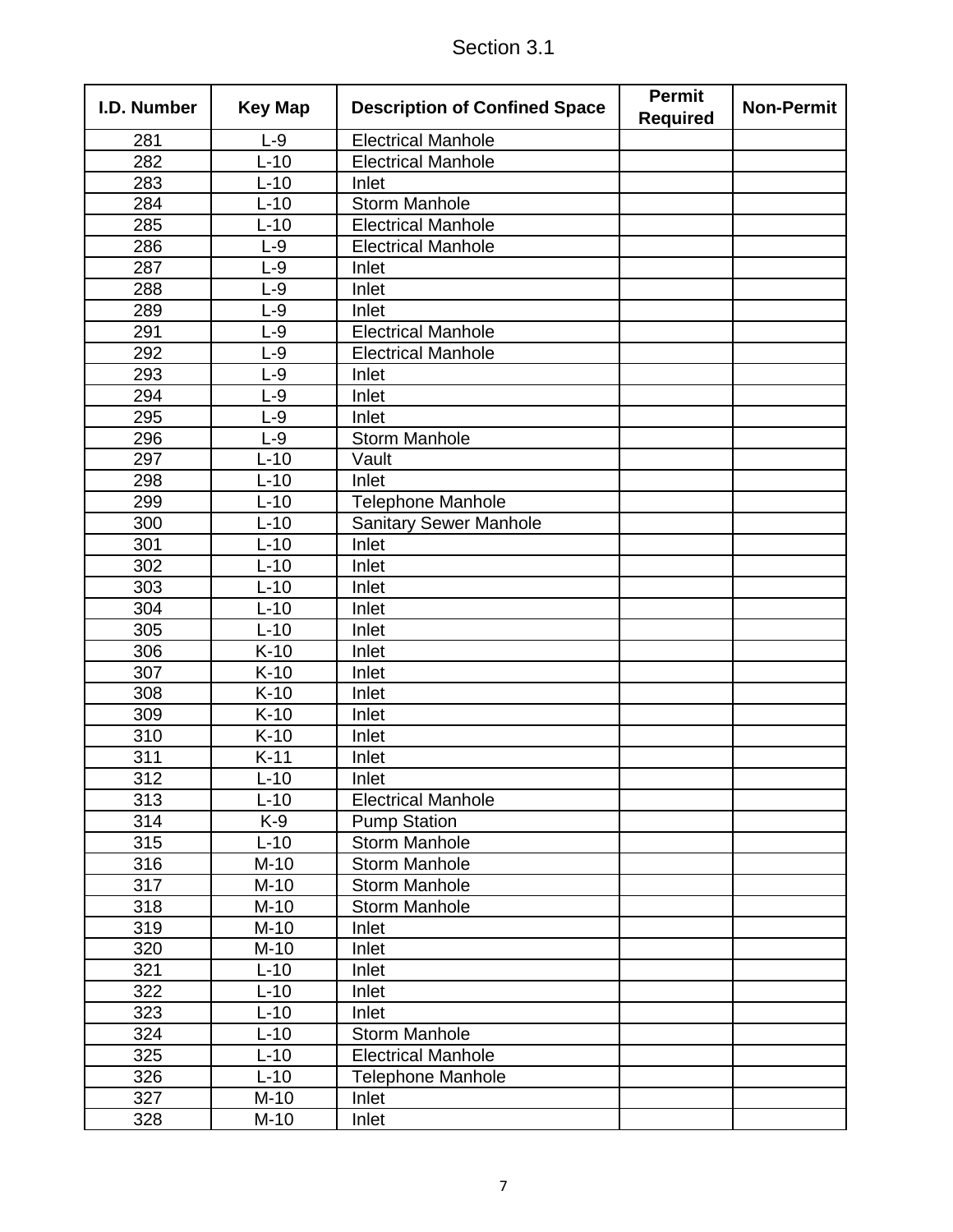| I.D. Number      | <b>Key Map</b> | <b>Description of Confined Space</b> | <b>Permit</b><br><b>Required</b> | <b>Non-Permit</b> |
|------------------|----------------|--------------------------------------|----------------------------------|-------------------|
| 329              | $M-9$          | Inlet                                |                                  |                   |
| $\overline{3}30$ | $M-9$          | Inlet                                |                                  |                   |
| 331              | M-9            | <b>Electrical Manhole</b>            |                                  |                   |
| 332              | M-9            | <b>Electrical Manhole</b>            |                                  |                   |
| 333              | $M-9$          | Manhole                              |                                  |                   |
| 334              | M-9            | Inlet                                |                                  |                   |
| 335              | M-9            | Inlet                                |                                  |                   |
| 336              | M-9            | <b>Sanitary Sewer Manhole</b>        |                                  |                   |
| 337              | $L-9$          | <b>Telephone Manhole</b>             |                                  |                   |
| 338              | $L-10$         | <b>Sanitary Sewer Manhole</b>        |                                  |                   |
| 339              | $L-9$          | Inlet                                |                                  |                   |
| 340              | M-9            | <b>Water Meter Vault</b>             |                                  |                   |
| 341              | M-9            | Inlet                                |                                  |                   |
| 342              | M-9            | Inlet                                |                                  |                   |
| 343              | M-9            | Inlet                                |                                  |                   |
| 344              | M-9            | Inlet                                |                                  |                   |
| 345              | $F-11$         | Inlet                                |                                  |                   |
| 346              | $L-9$          | <b>Storm Manhole</b>                 |                                  |                   |
| 347              | $L-10$         | <b>Telephone Manhole</b>             |                                  |                   |
| 348              | $L-10$         | <b>Telephone Manhole</b>             |                                  |                   |
| 349              | $L-10$         | <b>Electrical Manhole</b>            |                                  |                   |
| 350              | $L-10$         | <b>Storm Manhole</b>                 |                                  |                   |
| 351              | M-9            | <b>Sanitary Sewer Manhole</b>        |                                  |                   |
| 352              | M-9            | Inlet                                |                                  |                   |
| 353              | $L-9$          | <b>Storm Manhole</b>                 |                                  |                   |
| 354              | $L-9$          | <b>Sanitary Sewer Manhole</b>        |                                  |                   |
| 356              | $E-11$         | <b>Electrical Manhole</b>            |                                  |                   |
| 357              | $E-11$         | <b>Electrical Manhole</b>            |                                  |                   |
| 358              | $E-11$         | <b>Electrical Manhole</b>            |                                  |                   |
| 359              | $L-9$          | Inlet                                |                                  |                   |
| 360              | $L-9$          | Inlet                                |                                  |                   |
| 361              | L-9            | Inlet                                |                                  |                   |
| 362              | $L-9$          | Inlet                                |                                  |                   |
| 363              | $L-9$          | Inlet                                |                                  |                   |
| 364              | $L-9$          | <b>Electrical Manhole</b>            |                                  |                   |
| 365              | $L-9$          | <b>Electrical Manhole</b>            |                                  |                   |
| 366              | $L-9$          | <b>Telephone Manhole</b>             |                                  |                   |
| 367              | $L-9$          | <b>Telephone Manhole</b>             |                                  |                   |
| 368              | $L-9$          | Vault                                |                                  |                   |
| 369              | $L-9$          | <b>Sanitary Sewer Manhole</b>        |                                  |                   |
| 370              | $L-9$          | Inlet                                |                                  |                   |
| 371              | $L-9$          | Inlet                                |                                  |                   |
| 372              | $L-9$          | Inlet                                |                                  |                   |
| 373              | $L-9$          | Inlet                                |                                  |                   |
| 374              | $I - 7$        | <b>Storm Manhole</b>                 |                                  |                   |
| 375              | $I - 7$        | <b>Electrical Manhole</b>            |                                  |                   |
| 376              | $I - 7$        | <b>Electrical Manhole</b>            |                                  |                   |

|  | Section 3.1 |  |  |
|--|-------------|--|--|
|--|-------------|--|--|